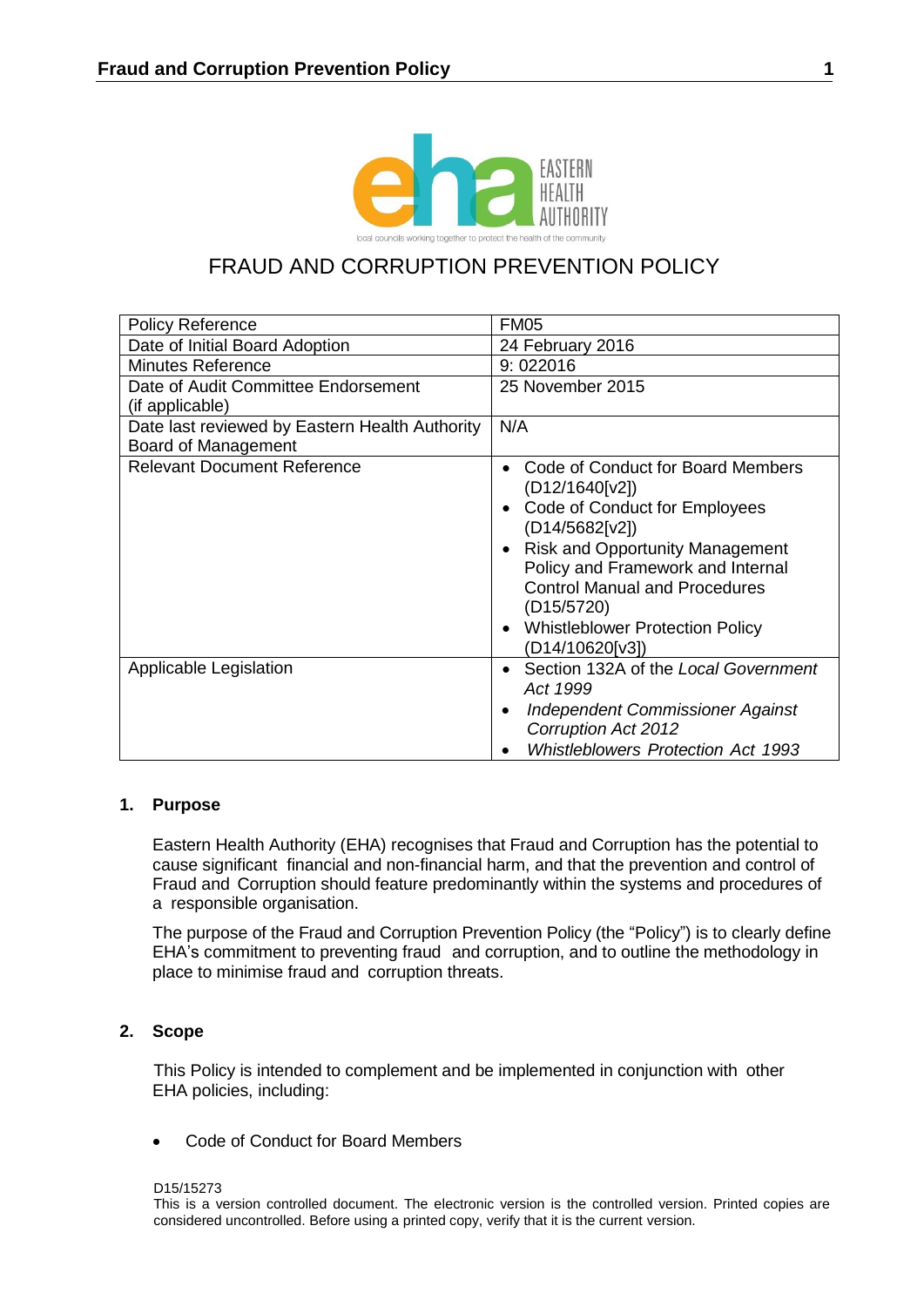- Code of Conduct for Employees
- Risk and Opportunity Management Policy and Framework and Internal Control Manual and Procedures
- Whistleblower Protection Policy.

This Policy applies to all disclosures that relate to the actual or suspected occurrence of fraud and corruption within EHA by Public Officers.

# **3. Definitions**

For the purposes of this Policy the following definitions apply:

An *Appropriate Authority* that receives disclosure of public interest information includes:

- A Minister of the Crown;
- A member of the South Australian Police Force where the information relates to an illegal activity;
- The Auditor-General where the information relates to the irregular or unauthorised use of public money;
- The Ombudsman where the information relates to a public officer;
- A Responsible Officer, where the information relates to a matter falling within the sphere of responsibility of a Local Government body;
- An appointed Officer under EHA's Whistleblowers Policy; or
- Any other person<sup>1</sup> to whom, in the circumstances of the case, it is reasonable and appropriate to make the disclosure<sup>2</sup>.

A person makes an *appropriate disclosure* of public interest information if

- (a) The person
	- i. Believes on reasonable grounds that the information is true: or
	- ii. Is not in a position to form a belief on reasonable grounds about the truth of the information but believes on reasonable grounds that the information may be true and is of sufficient significance to justify its disclosure so that its truth may be investigated; and
- (b) The disclosure is made to the Appropriate Authority.

Where a person making a disclosure requests to do so under the Whistleblowers Protection Act, the matter will be managed in accordance with EHA's Whistleblowers Policy rather than this document.

*Corruption* is dishonest activity in which a Public Officer acts contrary to the interests of the organisation and abuses his/her position of trust in order to achieve some personal gain or advantage for him or herself or for another person or entity<sup>3</sup>

 $<sup>1</sup>$  Such a person may include an independent company that offers an anonymous whistleblower call service.</sup>

 $2$  Where the disclosure relates to fraud and corruption, the Appropriate Authority must pass the information as soon as practicable to the Anti-Corruption Branch of the SA Police.

This is a version controlled document. The electronic version is the controlled version. Printed copies are considered uncontrolled. Before using a printed copy, verify that it is the current version.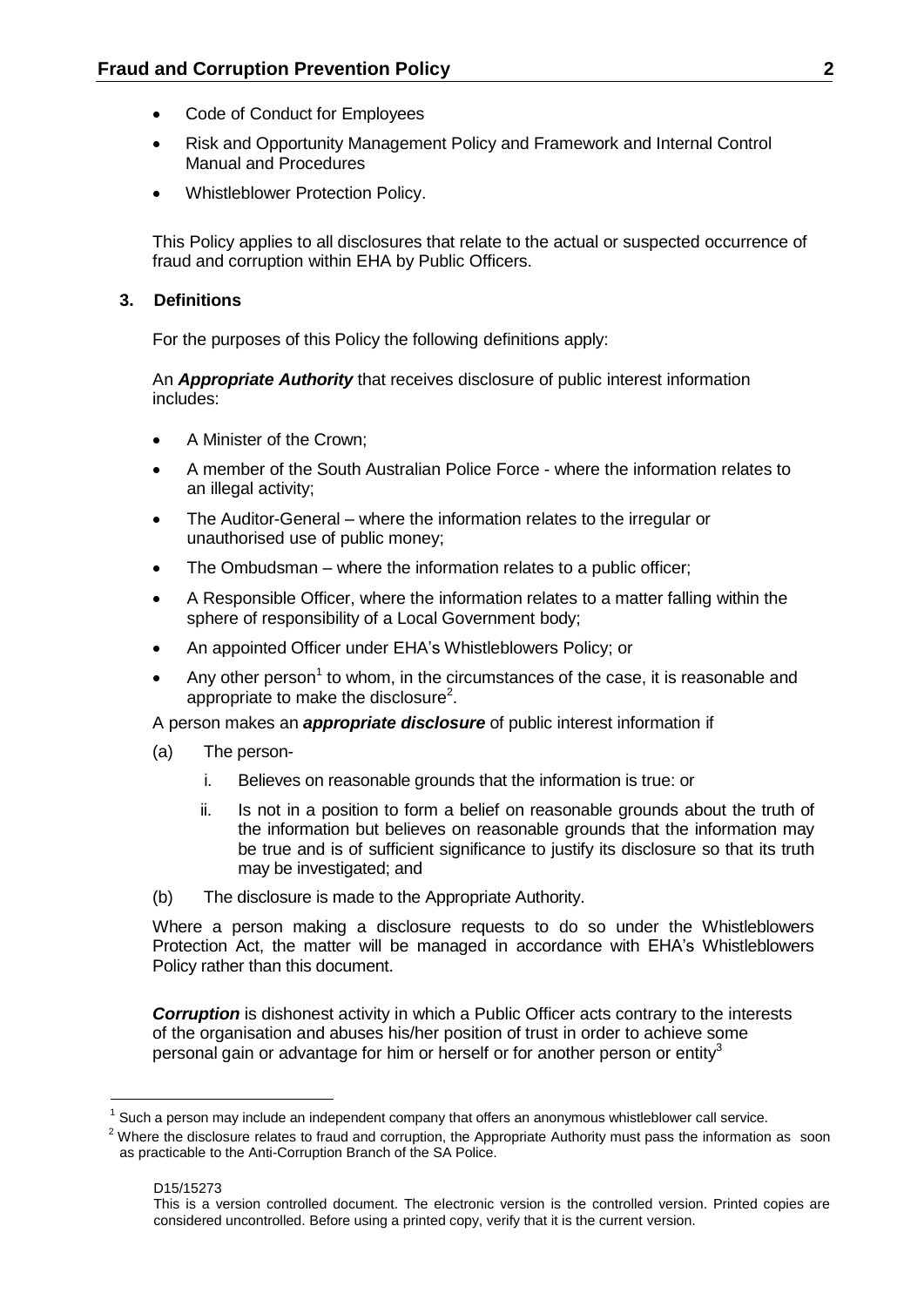<sup>3</sup> Adapted from Australian Standard AS8001-2008: Fraud and Corruption Control definitions

**Corruption** in public administration means:

- a) an offence against Part 7 Division 4 (Offences relating to public officers) of the *Criminal Law Consolidation Act 1935*, which includes the following offences:
	- (i) bribery or Corruption of public officers;
	- (ii) threats or reprisals against public officers;
	- (iii) abuse of public office;
	- (iv) demanding or requiring benefit on basis of public office;
	- (v) offences relating to appointment to public office.
- b) any other offence (including an offence against Part 5 (Offences of dishonesty) of the *Criminal Law [Consolidation](http://www.legislation.sa.gov.au/index.aspx?action=legref&type=act&legtitle=Criminal%20Law%20Consolidation%20Act%201935) Act 1935*) committed by a public officer while acting in his or her capacity as a public officer or by a former public officer and related to his or her former capacity as a public officer, or by a person before becoming a public officer and related to his or her capacity as a public officer, or an attempt to commit such an offence; or
- c) any of the following in relation to an offence referred to in a preceding paragraph:
	- (i) aiding, abetting, counselling or procuring the commission of the offence;
	- (ii) inducing, whether by threats or promises or otherwise, the commission of the offence;
	- (iii) being in any way, directly or indirectly, knowingly concerned in, or party to, the commission of the offence;
	- (iv) conspiring with others to effect the commission of the offence.

*Deception* means deceiving another person to obtain a benefit or to cause detriment to a person.

*Directions and Guidelines* refer to the document titled as such and available on the ICAC website [www.icac.sa.gov.au](http://www.icac.sa.gov.au/)

*Employee* means any person who is employed by EHA, but also includes any contractors, volunteers and consultants undertaking work for, or on behalf of EHA.

A *False Disclosure* is a disclosure of information involving actual or suspected fraud or corruption that is made by a person who knows the information to be false or, who is reckless as to whether it is false.

*Fraud* means dishonest activity causing actual or potential financial loss to any person or entity including theft of moneys or other property by a Public Officer and where deception is used at the time, immediately before or immediately following the activity. It can also include the deliberate falsification, concealment, destruction or use of falsified documentation used or intended for use for a normal business purpose, or the improper use of information or position for personal financial benefit.

#### D15/15273

This is a version controlled document. The electronic version is the controlled version. Printed copies are considered uncontrolled. Before using a printed copy, verify that it is the current version.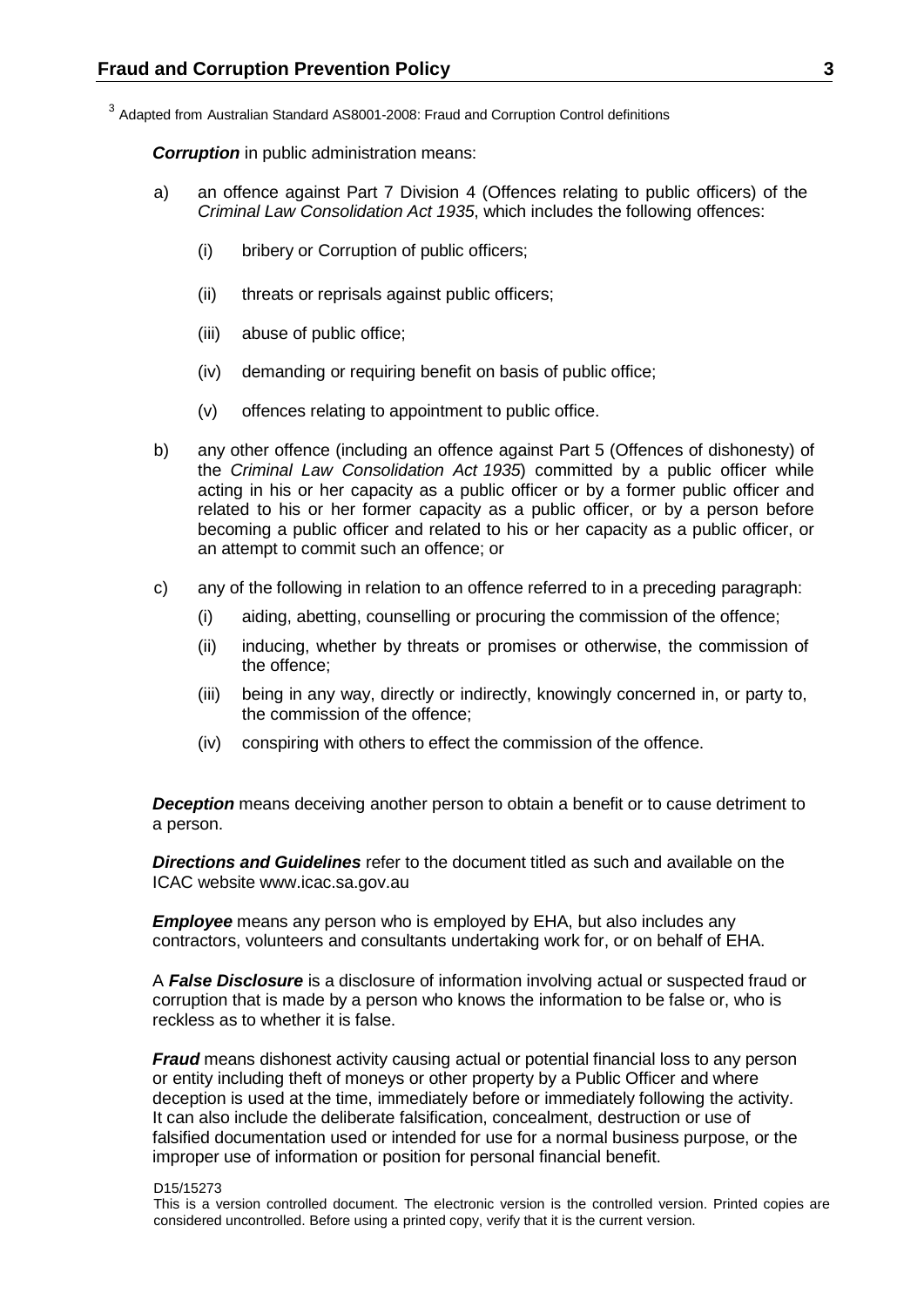The theft of property belonging to EHA by a person or persons elected, working or volunteering for EHA but where deception is not used is also considered "fraud" for the purposes of this definition.

*Fraud* is an intentional dishonest act or omission done with the purpose of deceiving. Note: unlike 'Corruption' there is no statutory definition of 'Fraud'. Fraud is a style of offending. The offences addressed under Part 5 and Part 6 of the *Criminal Law Consolidation Act 1935* are considered to constitute Fraud offences.

*Maladministration* generally includes impropriety or negligence, which may extend to conduct of a serious nature that is:

- Contrary to law; or
- Unreasonable, unjust, oppressive or improperly discriminatory; or
- Based upon improper motives; or
- A result of acting outside the parameters of recommended practice.

*OPI (Office for Public Integrity)* is the office established under the *ICAC Act 2012* that has the function to:

- (a) receive and assess complaints about public administration from members of the public;
- (b) receive and assess reports about corruption, misconduct and maladministration in public administration from the Ombudsman, EHA and public officers;
- (c) make recommendations as to whether and by whom complaints and reports should be investigated;
- (d) perform other functions assigned to the Office by the Commissioner.

*Team Leader* means any Employee of EHA who is responsible for the direct supervision of other Employees, and/or, for the management of a EHA Department.

*Public administration* defined at section 4 of the *ICAC Act 2012* means without limiting the acts that may comprise public administration, an administrative act within the meaning of the *Ombudsman Act 1972* will be taken to be carried out in the course of public administration.

**Public Officer** has the same meaning as in the *ICAC Act 2012* and includes (but is not limited to):

- A Board Member of EHA;
- An Independent Member of an EHA Committee;
- An Employee of EHA.

A *Responsible Officer* is a person appointed and authorised to receive and act upon information provided by a Whistleblower. The Chief Executive Officer and the Manager People and Culture are Responsible Officers under the *Whistleblowers Protection Act*

#### D15/15273

This is a version controlled document. The electronic version is the controlled version. Printed copies are considered uncontrolled. Before using a printed copy, verify that it is the current version.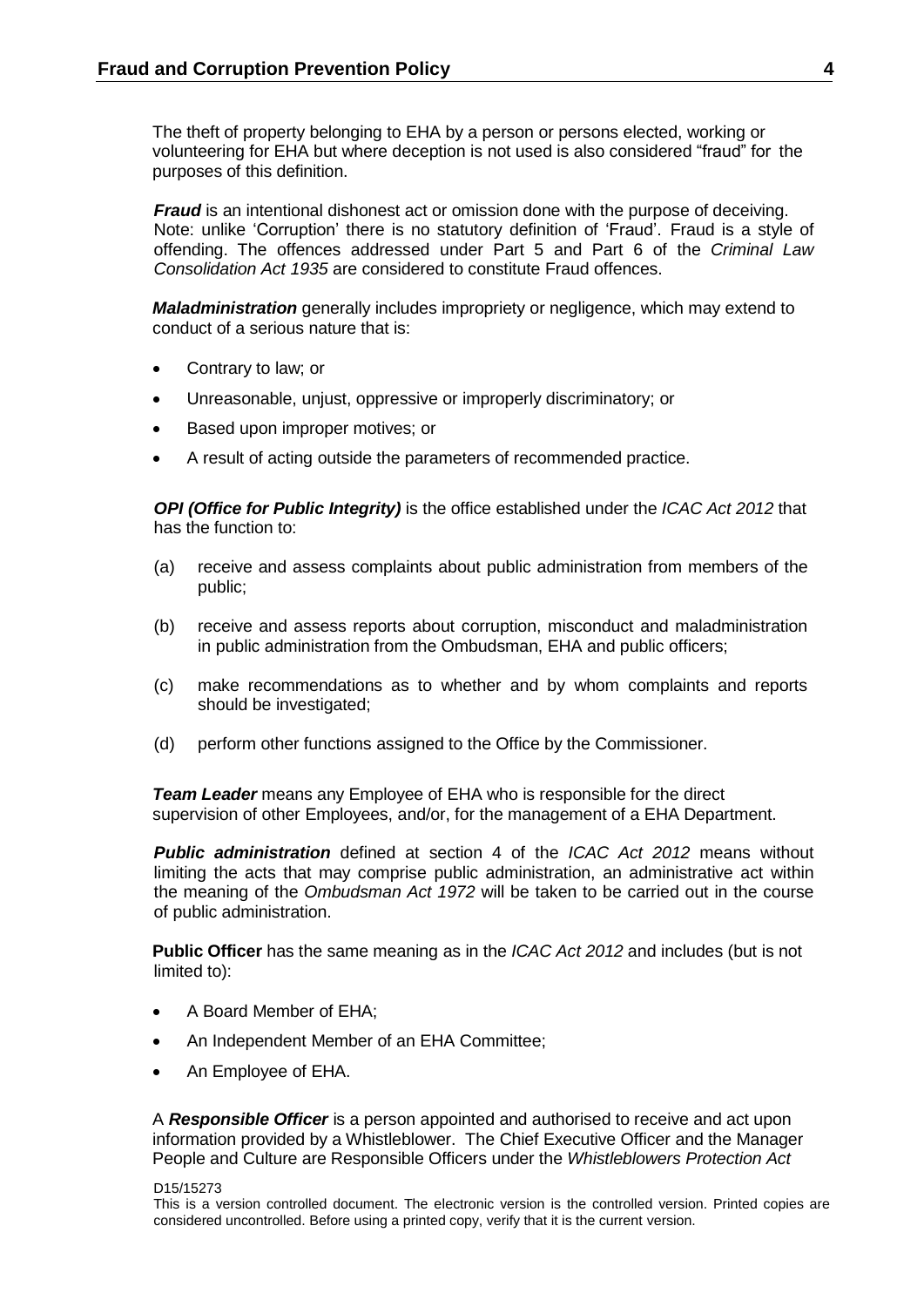*1993*.

*SAPOL* means the Anti-Corruption Branch of the South Australian Police Force.

A *Whistleblower* is any person who makes an appropriate disclosure of public interest information.

**Waste** refers to the waste of public resources (including public money), which occurs as a result of the substantial mismanagement, irregular or, unauthorised use of public resources.

# **4. Principles**

EHA is committed to acting in the best interest of the community and to upholding the principles of honesty, integrity and transparency, which are all key components of good governance.

EHA will not tolerate fraudulent or corrupt activity and is committed to control and prevention of such activities by:

- Establishing and maintaining an effective system of internal controls and enforcing compliance with those controls;
- Regularly undertaking and reviewing risk assessments to identify circumstances in which fraud and corruption could potentially occur;
- Implementing fraud and corruption prevention and mitigation strategies in its day to day operations;
- Establishing formal procedures for the investigation of allegations relating to fraudulent and/or corrupt activity;
- Taking appropriate action in response to allegations of fraudulent and/or corrupt activity including, reporting allegations through appropriate channels and where allegations are substantiated, taking disciplinary action in accordance with EHA's Codes of Conduct or other relevant processes;
- Ensuring all Board Members and Employees are aware of their obligations in regards to the prevention of fraud and corruption within EHA; and
- Fostering an ethical environment in which dishonest and fraudulent behaviour is actively discouraged.

# **5. Policy**

# **5.1 Prevention**

EHA recognises that:

- The occurrence of fraud and corruption will prevail in an administrative environment where opportunities exist for abuse and maladministration; and
- The most effective way to prevent the occurrence of fraud and corruption is to promote an ethical workplace in which internal control mechanisms have been implemented.

D15/15273 EHA expects that Public Officers will assist in preventing fraud and corruption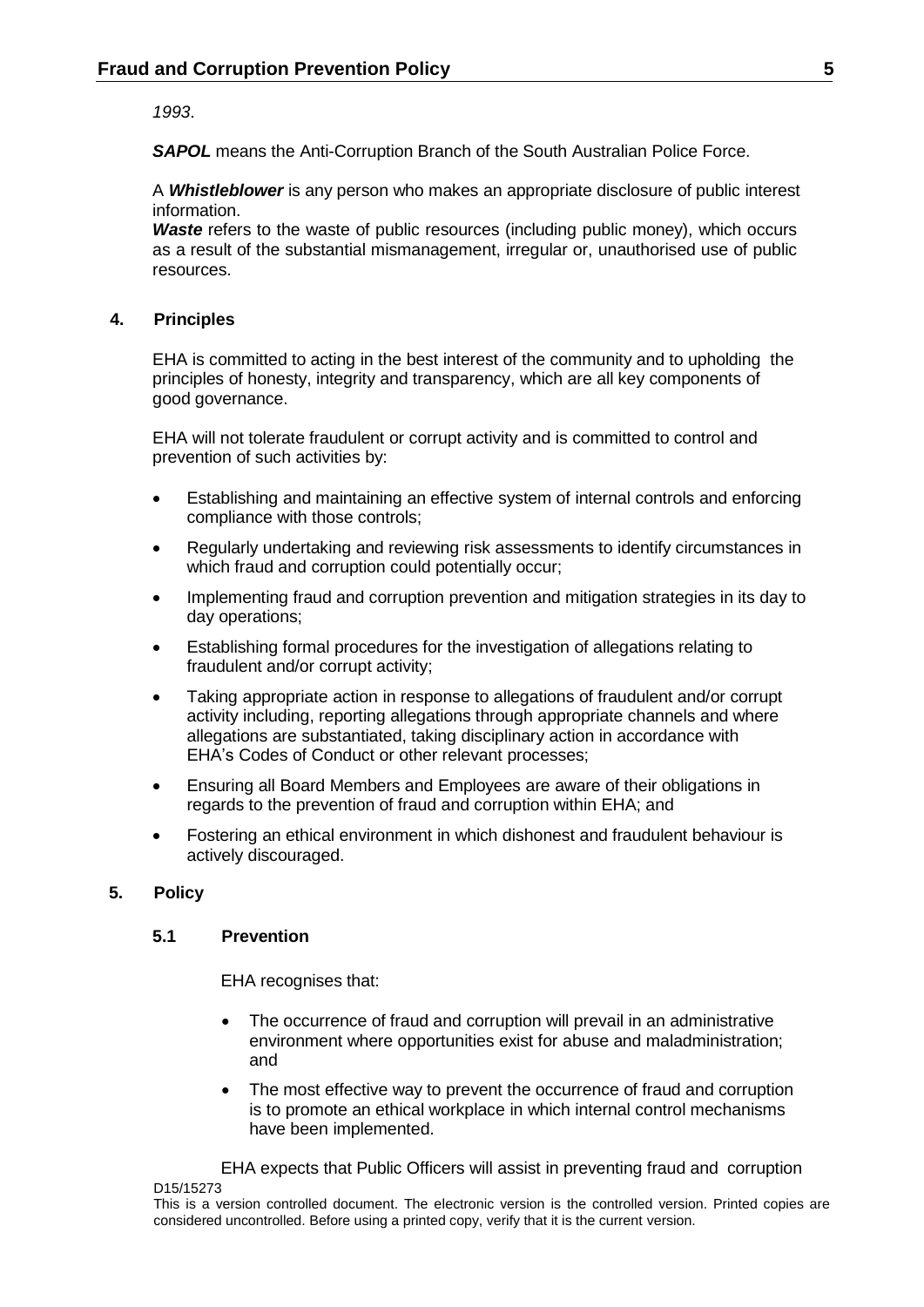within EHA by:

- Understanding the responsibilities of their position;
- Familiarising themselves with EHA's procedures and adhering to them;
- Understanding what behaviour constitutes fraudulent and/or corrupt conduct;
- Maintaining an awareness of the strategies that have been implemented by EHA to minimise fraud and corruption;
- Being continuously vigilant to the potential for fraud and/or corruption to occur; and
- Reporting suspected or actual occurrences of fraud or corruption in accordance with part 5.4 of this Policy.

# **5.2 Responsibilities**

- 5.2.1 Board Members are responsible for ensuring that EHA:
	- Supports the Chief Executive Officer in the implementation of adequate security for the prevention of fraud and corruption including the provision of secure facilities for storage of assets, and procedures to deter fraudulent or corrupt activity from occurring; and
	- Makes reports in accordance with part 5.4 of this Policy and facilitates cooperation with any investigation undertaken by an external authority (such as SAPOL or the Commissioner Independent Commissioner Against Corruption).
- 5.2.2 The Chief Executive Officer is responsible for:
	- Making reports in accordance with part 5.4 of this Policy and facilitates cooperation with any investigation undertaken by an external authority (such as SAPOL or the Commissioner Independent Commissioner Against Corruption);
	- Providing adequate security for the prevention of fraud and corruption, including the provision of secure facilities for storage of assets and procedures to deter fraudulent or corrupt activity from occurring;
	- Promoting EHA's commitment to the prevention of fraud and corruption to the Community on relevant occasions;
	- Providing mechanisms for receiving allegations of fraud or corruption, including ensuring that Responsible Officers and Employees receive appropriate training;
	- Promoting a workplace culture and environment in which fraud and corruption is actively discouraged and is readily reported should it occur; and
	- Undertaking and reviewing a fraud and corruption risk assessment on a regular basis.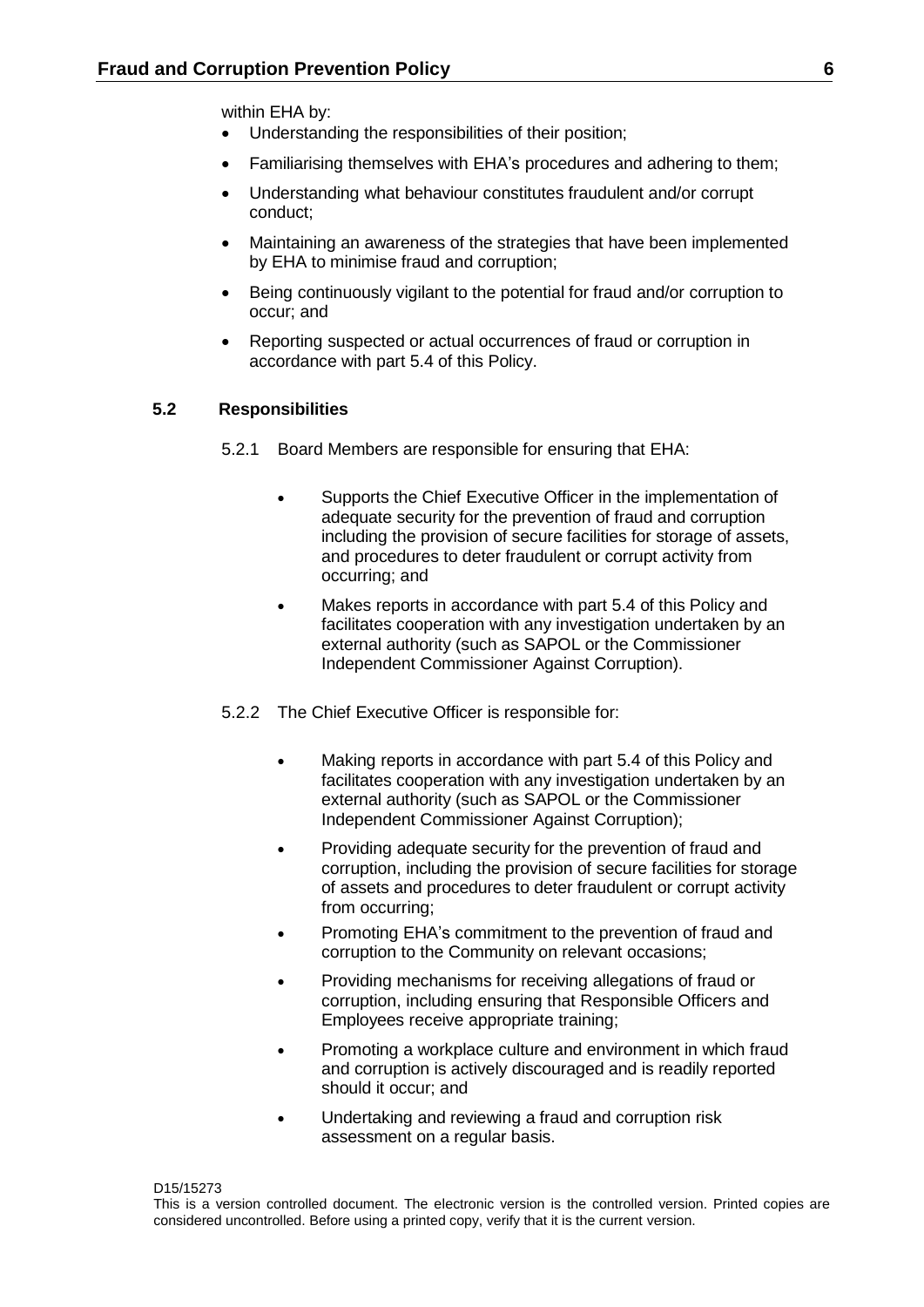- 5.2.3 Team Leaders are responsible for:
	- The conduct of any Employees whom they supervise and, will be held accountable for such;
	- Any property under their control and, will be held accountable for such;
	- Reporting in accordance with part 5.4 of this Policy;
	- Creating an environment in which fraud and corruption is discouraged and readily reported by Employees. Such an environment shall be fostered by the Team Leader's own attitude to fraud and corruption and, by the accountability and integrity they both display and encourage from other Employees;
	- Ensuring that new Employees for whom they are responsible are aware of their responsibilities in relation to fraud and corruption and, of the standard of conduct expected from all Employees.
	- Identifying potential fraud and corruption risks; and
	- Leading by example to promote ethical behaviour.
- 5.2.4 Employees are responsible for:
	- Performing their functions and duties with care, diligence, honesty and integrity;
	- Conducting themselves in a professional manner at all times;
	- Adhering to EHA's Policy and Procedures that have been established to prevent fraud or corruption;
	- Taking care of EHA's property which includes avoiding the waste or misuse of EHA's resources;
	- Maintaining and enhancing the reputation of EHA;
	- Remaining scrupulous in their use of EHA's information, assets, funds, property, goods or services; and
	- Reporting in accordance with part 5.4 of this Policy.

# **5.3 Fraud and Corruption Risk Assessment**

- 5.3.1 EHA's main objective is to minimise the occurrence of fraud and corruption within EHA. This objective can generally be achieved by:
	- Identifying Fraud and Corruption Risks;
	- Determining strategies to control those risks; and
	- Defining responsibility for and, the time frame within which the strategies will be implemented.
- 5.3.2 Team Leaders must be alert to the potential occurrence of fraud and corruption and factors which may leave EHA vulnerable to fraud and

D15/15273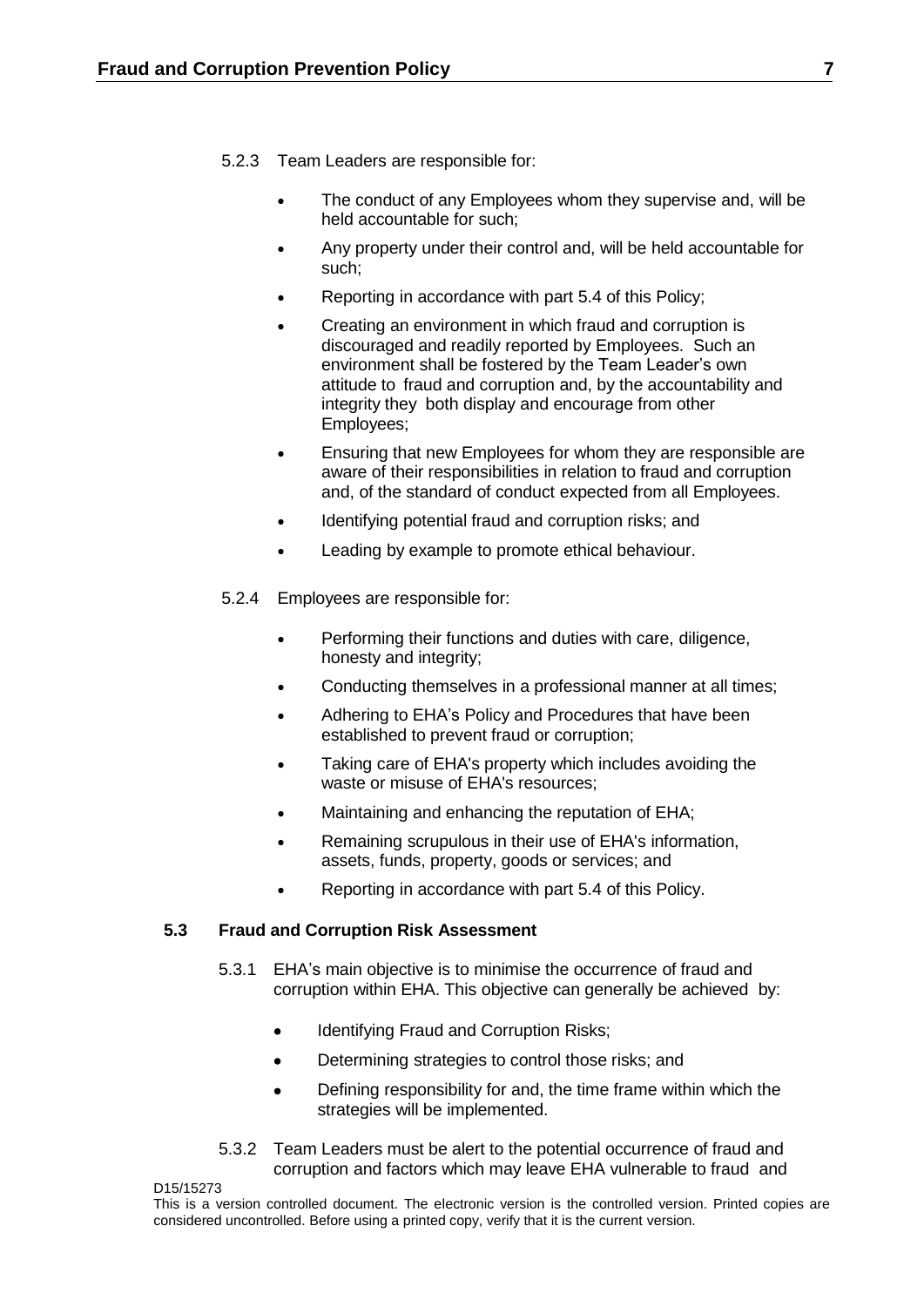corruption, including:

- Changes to EHA delegations and subdelegations:
- Implementation of cost cutting measures;
- Contracting out, outsourcing or services where EHA is generating an income;
- The impact of new technology; and
- Changes to risk management practices.

#### **5.4 Reporting Fraud and Corruption in Public Administration to the OPI**

### **5.4.1 Public Officers**

- **5.4.1.1** A Public Officer must report to the OPI any matter that the Public Officer reasonably suspects involves corruption in public administration unless the public officer knows that the matter has already been reported to the OPI.
- **5.4.1.2** A report to the OPI by an Employee or Board Member must be made on the online report form available at *[www.icac.sa.gov.au](http://www.icac.sa.gov.au/)* in accordance with the ICAC Act.

### **5.4.2 EHA**

- **5.4.2.1** EHA (that is, the Board Members collectively) must report to the OPI any matter that EHA reasonably suspects involves corruption in public administration unless EHA knows that the matter has already been reported to the OPI. The Chief Executive Officer is responsible for preparing a report to the OPI on behalf of EHA for these purposes (where the matter relates to the Chief Executive Officer the Chair is to make the report). The report must be made immediately upon receiving direction from EHA (such as via the Chair).
- **5.4.2.2** A report to the OPI by the Chief Executive Officer on behalf of EHA must be made on the online report form available at *[www.icac.sa.gov.au](http://www.icac.sa.gov.au/)* in accordance with the ICAC Act.

#### **5.4.3 The Report to the OPI**

**5.4.3.1** The report must be made in accordance with the Directions and Guidelines.

# **5.5 Reporting Fraud**

- **5.5.1** Any Employee or Board Member that has or acquires knowledge of actual or suspected Fraud that:
	- **5.5.1.1** does not constitute corruption in public administration;<sup>4</sup> and
	- **5.5.1.2** impacts or causes detriment (or has the potential to impact or cause detriment) to EHA –

D15/15273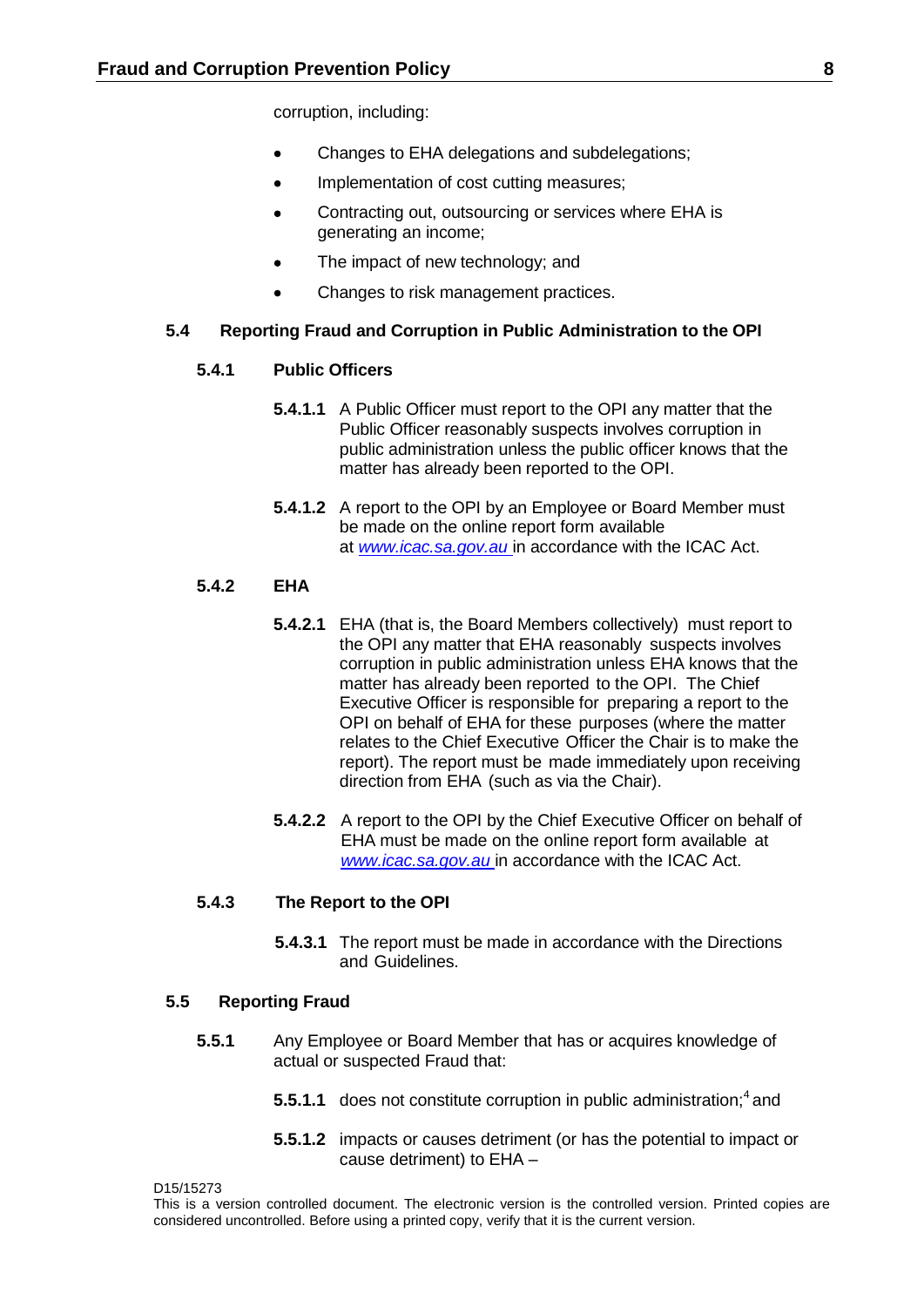$<sup>4</sup>$  Such conduct may, for example, relate to persons who are not public officers,</sup>

must report such information to the Responsible Officer or the Anti-Corruption branch of SAPOL.

**5.5.2** A report made under part 5.6 may be made under the *Whistleblowers Protection Act 1993* and managed in accordance with EHA's Whistleblower Protection Policy.

### **5.6 Action by the Chief Executive Officer Following Report and/or Investigation into Fraud or Corruption**

- **5.6.1** Following any report to the OPI or SAPOL under this Policy (or the Whistleblower Protection Policy as the case may be) of which the Chief Executive Officer has knowledge and, subject to the finalisation of any investigation undertaken by the Commissioner or SAPOL, the Chief Executive Officer will undertake a review into the area in which the Fraud or Corruption occurred to determine the cause for the breakdown in controls and, will report the findings of the review and provide recommendations (if any) to EHA. In undertaking any review, the Chief Executive Officer will have regard to any recommendations received from the Commissioner, SAPOL or the Ombudsman.
- **5.6.2** In the event that allegations of Fraud and/or Corruption are substantiated, EHA may take disciplinary action against any Employee who was involved.

#### **5.7 False Disclosure**

- **5.7.1** A person who makes a statement knowing that it is false or misleading in a complaint or report under the *ICAC Act 2012* or makes disclosure of public interest information, under the *Whistleblowers Protection Act 1993* knowing it to be false or being reckless about whether it is false or misleading, is guilty of an offence
- **5.7.2** An Employee who makes a false disclosure, in addition to being guilty of an offence, will face disciplinary action that may include instant dismissal.
- **5.7.3** Board Members who make a false disclosure, in addition to being guilty of an offence, may face disciplinary action pursuant to the Code of Conduct for Board Members.

### **5.8 Educating for Awareness**

EHA recognises that the success and credibility of this Policy will largely depend upon how effectively it is communicated throughout the organisation and beyond.

• EHA's initiatives and policies regarding the control and prevention of fraud and corruption will be promoted by Employees at EHA office.